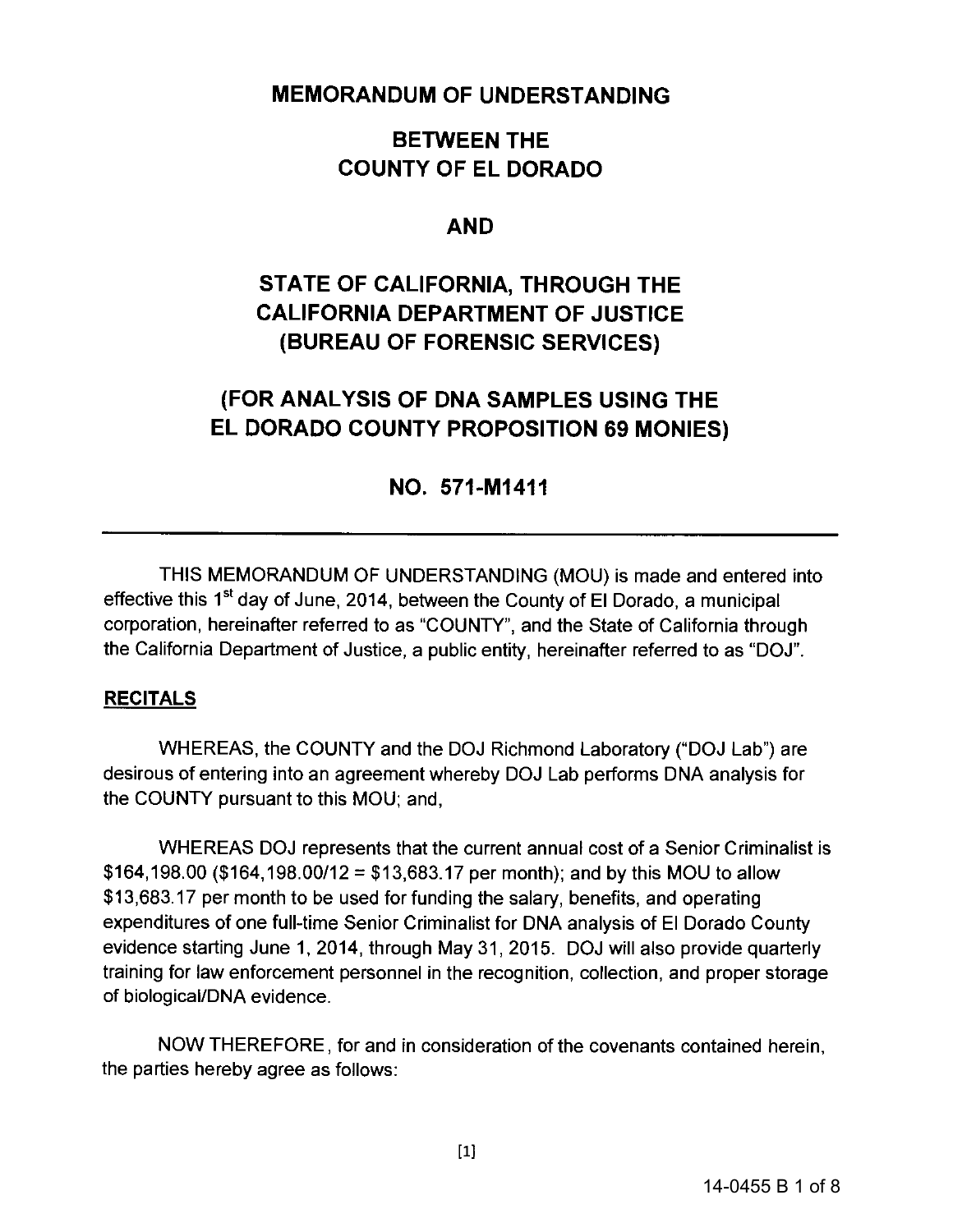### 1. **Agreement Period**

The period of this MOU is from June 1, 2014, to May 31, 2015. This MOU can be extended with agreement from both parties.

#### 2. **Purpose and Scope of the Program under this MOU**

The purpose of this MOU is for the DOJ Lab to perform DNA analysis, issue reports of those analyses, and testify in court when necessary for the COUNTY. DOJ will also provide quarterly training for law enforcement personnel in the recognition, collection, and proper storage of biological/DNA evidence.

#### 3. **Definitions**

MOU Obligations: DOJ Lab will receive DNA cases delivered to the BFS Richmond Laboratory by law enforcement agencies in El Dorado County. DOJ Lab will perform DNA analysis, issue reports of those analyses, and testify in court when necessary following our policies and procedures. DOJ will also provide quarterly training for law enforcement personnel in the recognition, collection, and proper storage of biological/DNA evidence.

#### **4. COUNTY Responsibilities**

COUNTY will do the following:

(a) The COUNTY will reimburse DOJ for the cost of one Senior Criminalist for DNA analysis beginning June 1, 2014, and through May 31,2015, in the amount of \$13,683.17 per month, not to exceed \$164,198.00 per year.

#### 5. **DOJ Responsibilities**

- (a) Beginning June 1, 2014, provide one (1) Senior Criminal for DNA analysis; and,
- (b) Invoice COUNTY for services performed by one Senior Criminalist within forty-five (45) days following the last day of each month in which the time is worked (see Section 7 below, "Invoicing").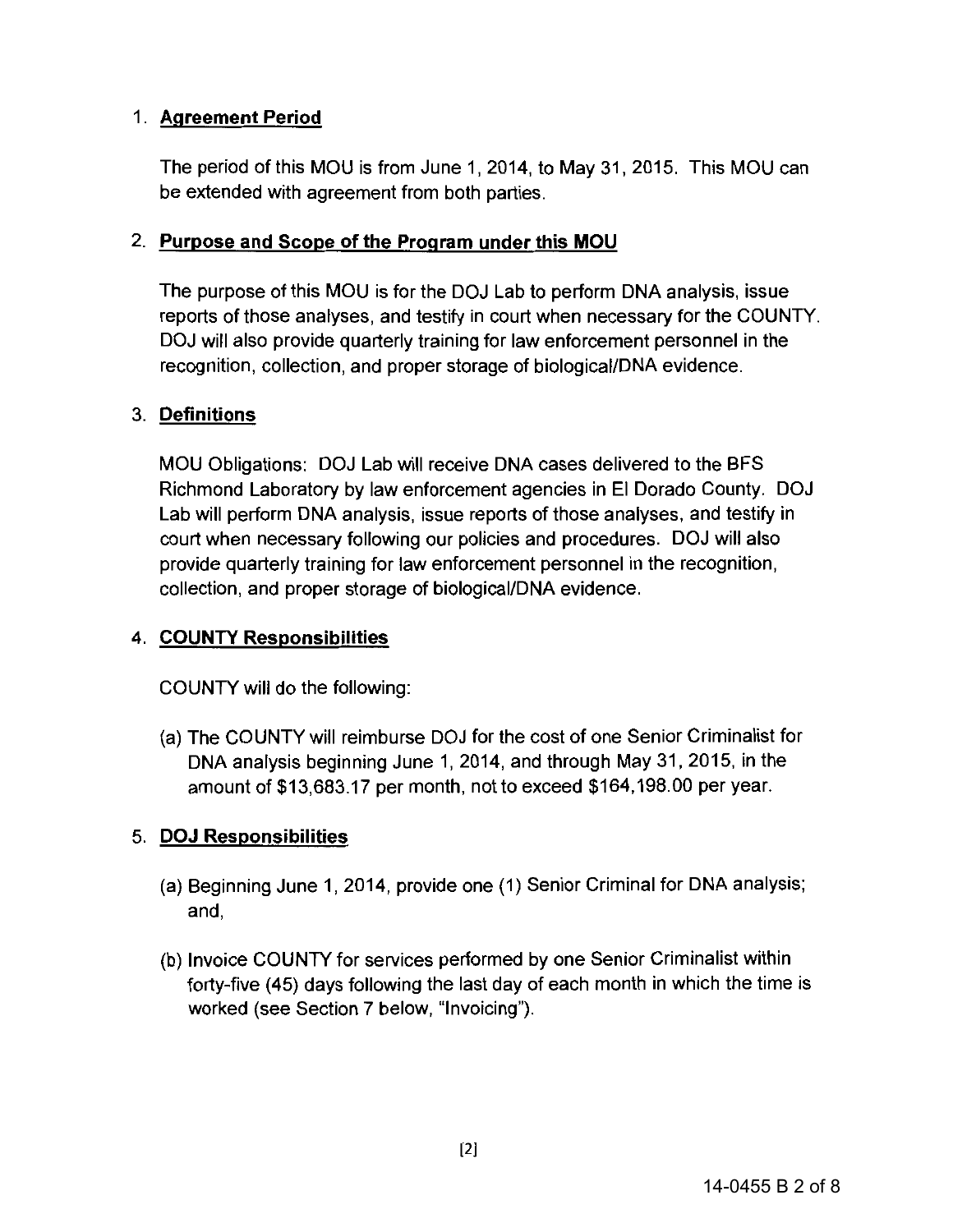6. All evidence to be submitted to DOJ by El Dorado County Law Enforcement agencies shall be submitted directly by the agencies. However, at the time of submission, case investigators will notify the designated District Attorney liaison of the submission, along with the necessary case information (victim and suspect name, brief statement of facts, summary of items to be submitted and requested analysis). The District Attorney liaison will maintain a log of items submitted for reference by the El Dorado County Sheriff and District Attorney.

Prioritization of work to be done shall be determined jointly by the El Dorado County Sheriff and District Attorney in consultation with the assigned Senior Criminalist and Laboratory Supervisor.

#### 7. **Invoicing**

- (a) Monthly invoices will be submitted to the COUNTY, invoices will be based on actual costs including salary and benefits for a Senior Criminalist.
- (b) The total reimbursement amount under this agreement will not exceed \$164,198.00 per year.
- (c) Indirect costs will not be reimbursed.
- (d) Invoices must be submitted within forty-five (45) days following the last day of each month in which the time is worked. Reimbursement under this agreement is limited to reimbursement of one (1) Senior Criminalist.
- (e) Invoices will be sent to:

El Dorado County Sheriff's Office 300 Fair Lane Placerville, CA 95667 Attention: Fiscal Administrative Manager

#### 8. **Non-Compliance**

In the case of non-compliance with the terms of this MOU, reimbursement or DOJ Lab services will be stopped until the non-compliance has been resolved.

#### 9. **Termination**

Either party may terminate this MOU with thirty (30) days written notice with or without cause.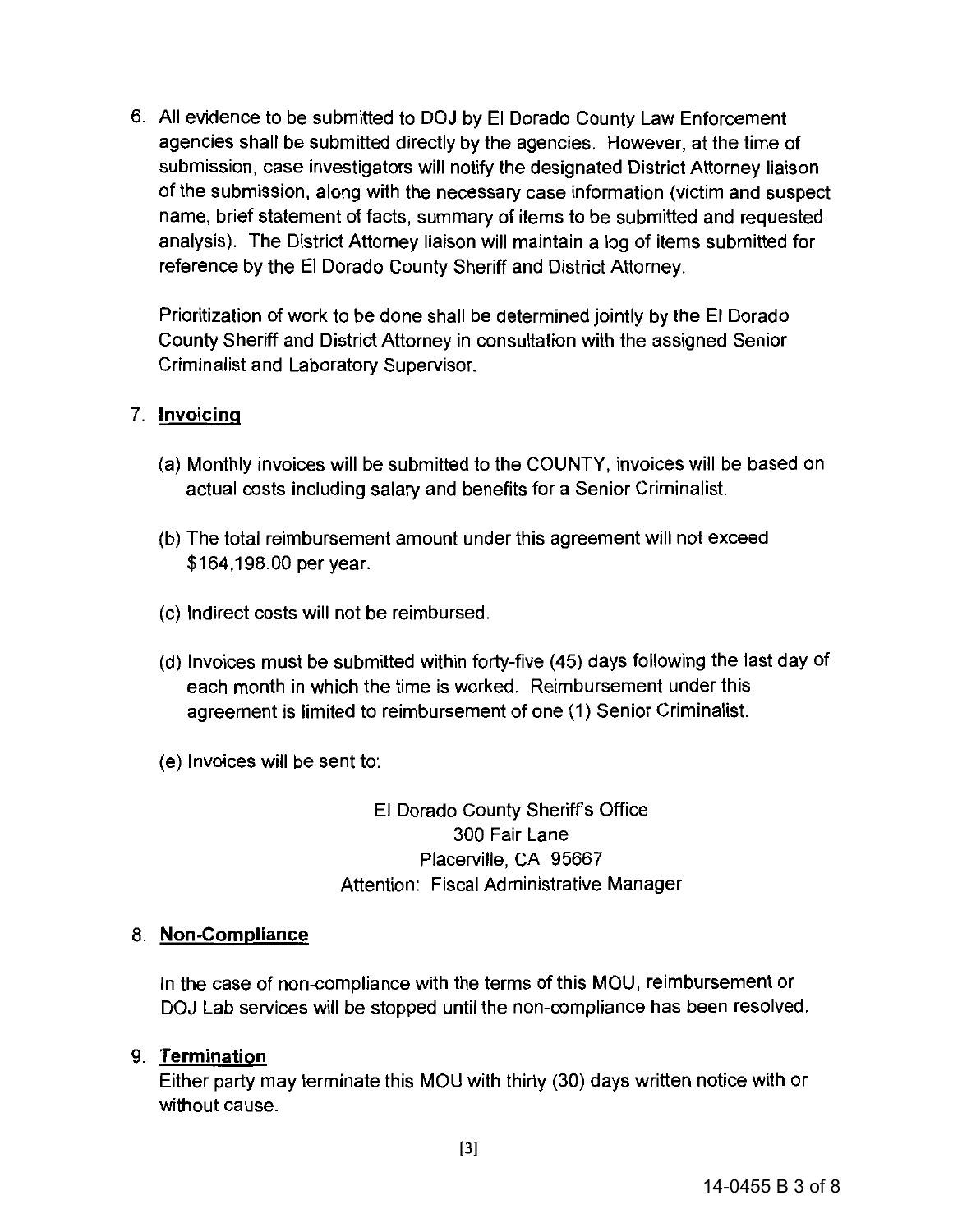#### 10. **Non-supplanting of State or Local Funds**

(a) DOJ shall insure that funds made available through this MOU will not supplant state or local funds, but instead will be used to increase the amount of funds that would, in the absence of this MOU, be available from state or local sources for activities funded through this MOU.

### 11 . **Capacity of Parties**

- (a) In pursuit of this MOU the parties shall act in an independent capacity and not as an officer, agent, servant, employee, joint venture, partner, or associate of the other party. Each party shall retain the right to administer this MOU so as to verify that the other party is performing its obligations in accordance with the terms and conditions there.
- (b) Because of its status as an independent contractor, DOJ, DOJ Lab and each of their officers, agents and employees shall have absolutely no right to employment rights and benefits available to COUNTY employees. Because of its status as an independent contractor, COUNTY and its officers, agents and employees shall have absolutely no right to employment rights and benefits available to DOJ employees. Each party shall be solely liable and responsible for all its respective payroll and tax withholding and for providing to, or on behalf of, its respective employees all employee benefits including, without limitation, health, welfare and retirement benefits. In addition, together with its other obligations under this MOU, each party shall be solely responsible, indemnify, defend, and save the other party harmless from all matters relating to employment and tax withholding for and payment of their respective employees, including, without limitation: (i) Compliance with Social Security and unemployment insurance withholding, payment of workers compensation benefits, and all other laws and regulations governing matters of employee withholding, taxes and payment; and, (ii) any claim of right or interest in the other party's employment benefits, entitlements, programs and/or funds, offered it employees whether arising by reason of any common law, de facto, leased, or co-employee rights or other theory. It is acknowledged that during the term this MOU, DOJ may be providing services to others unrelated to COUNTY or to this MOU. Any Senior Criminalist providing DNA analysis pursuant to this MOU shall remain the employees of DOJ or DOJ Lab, and shall not be employees of COUNTY.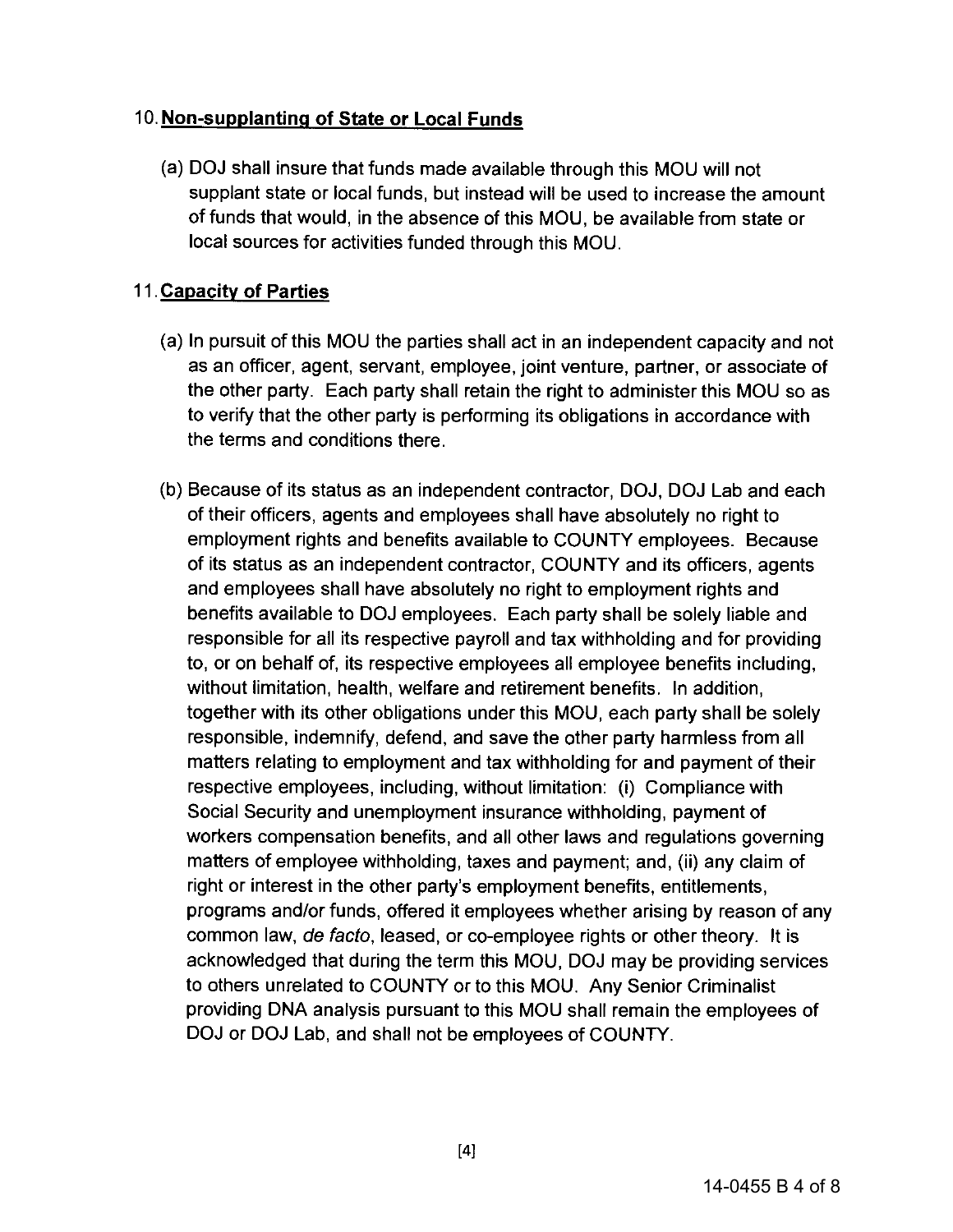### 12. **Assignment**

- (a) Neither party shall assign, transfer or sub-contract this MOU, nor their rights or duties under this MOU without the prior written consent of the other party.
- (b) DOJ hereby agrees not to assign the payment of any monies due DOJ Lab from COUNTY under the terms of this MOU to any other individual(s), corporation(s), or entity(ies). COUNTY retains the right to pay any and all monies due DOJ directly to DOJ Lab.

### 13. **Insurance and Indemnification**

- (a) Without limiting the indemnification below, each party, at its sole expense, shall maintain in full force and affect the following insurance policies or a program of self-insurance, including, but not limited to, an insurance pooling arrangement or Joint Powers Agreement throughout the term of this MOU. Coverage shall be provided for general liability, automobile liability, and workers' compensation. Evidence of insurance shall not be required of either party under this MOU.
- (b) Each party shall indemnify, hold harmless, and at its sole expense defend the other party and each of its officials, officers, agents, and employees from any and all costs and expenses, damages, liabilities, claims, and losses occurring or resulting from or in connection with the performance, or failure to perform, by the indemnifying party, its officials, officers, agents, or employees under this MOU, and from any and all costs and expenses, damages, liabilities, claims, and losses occurring or resulting to any person, firm, corporation, or any personal or real property, who/that may be injured or damaged by the performance, or failure to perform, of said indemnifying party, its officials, officers, agents, or employees under this MOU, provided nothing herein shall constitute a waiver by either party of governmental immunities including California Government Code §810, *et. seq.*
- (c) Neither party assumes liability for the acts or omissions of persons other than its own respective officials, officers, agents, and employees.
- (d) In the event of concurrent negligence on the part of both parties or any of their officials, officers, agents, or employees, the liability for any and all costs and expenses, damages, liabilities, claims and losses shall be apportioned under the State of California's theory of comparative negligence as presently established or as may be modified hereafter.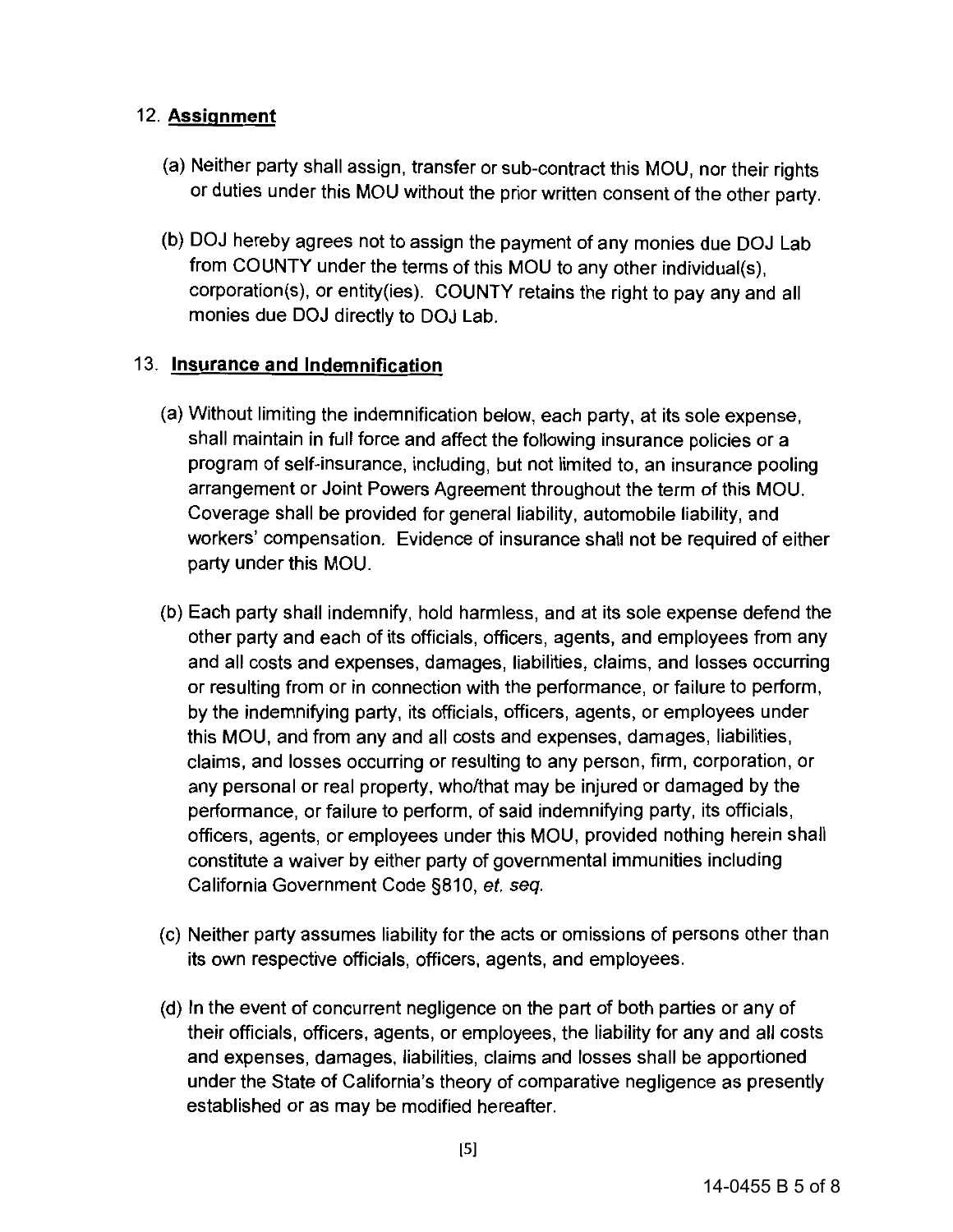(e) This section shall survive termination or expiration of this MOU.

### 14. **Notices**

Any notice required or intended to be given to either party under the terms of this MOU shall be in writing and shall be deemed to be duly given if delivered personally, transmitted by facsimile followed by a telephone confirmation of receipt, or sent by United States registered or certified mail, with postage prepaid, return receipt requested, addressed to the party to which notice is to be given at the party's address set forth on the signature page of this MOU or at such other addresses as the parties may from time to time designate by written notice. Notices served by United States mail in the manner above-described shall be deemed sufficiently served or given at the time of the mailing thereof.

### 15. **Binding**

Once this MOU is signed by all parties, it shall be binding upon, and shall insure the benefit of, all parties, and each parties' respective heirs, successors, assigns, transferees, agents, servants, employees, or representatives.

#### 16. **Compliance with the Law**

Each party shall comply with all applicable provisions of law and the rules and regulations, if any, of governmental authorities having jurisdiction over the subject matters herein.

#### **17.Waiver**

The waiver by either party of a breach by the other of any provision of this MOU shall not constitute a continuing waiver or a waiver of any subsequent breach of either the same or a different provision of this MOU. No provisions of this MOU may be waived unless in writing and signed by all parties to this MOU. Waiver of any one provision herein shall not be deemed to be a waiver of any other provision herein.

#### 18. **Governing Law and Venue**

This MOU shall be governed by, and construed and enforced in accordance with, the laws of the State of California, excluding, however, any conflict of laws which would apply the law of another jurisdiction. Venue for purposes of the filing of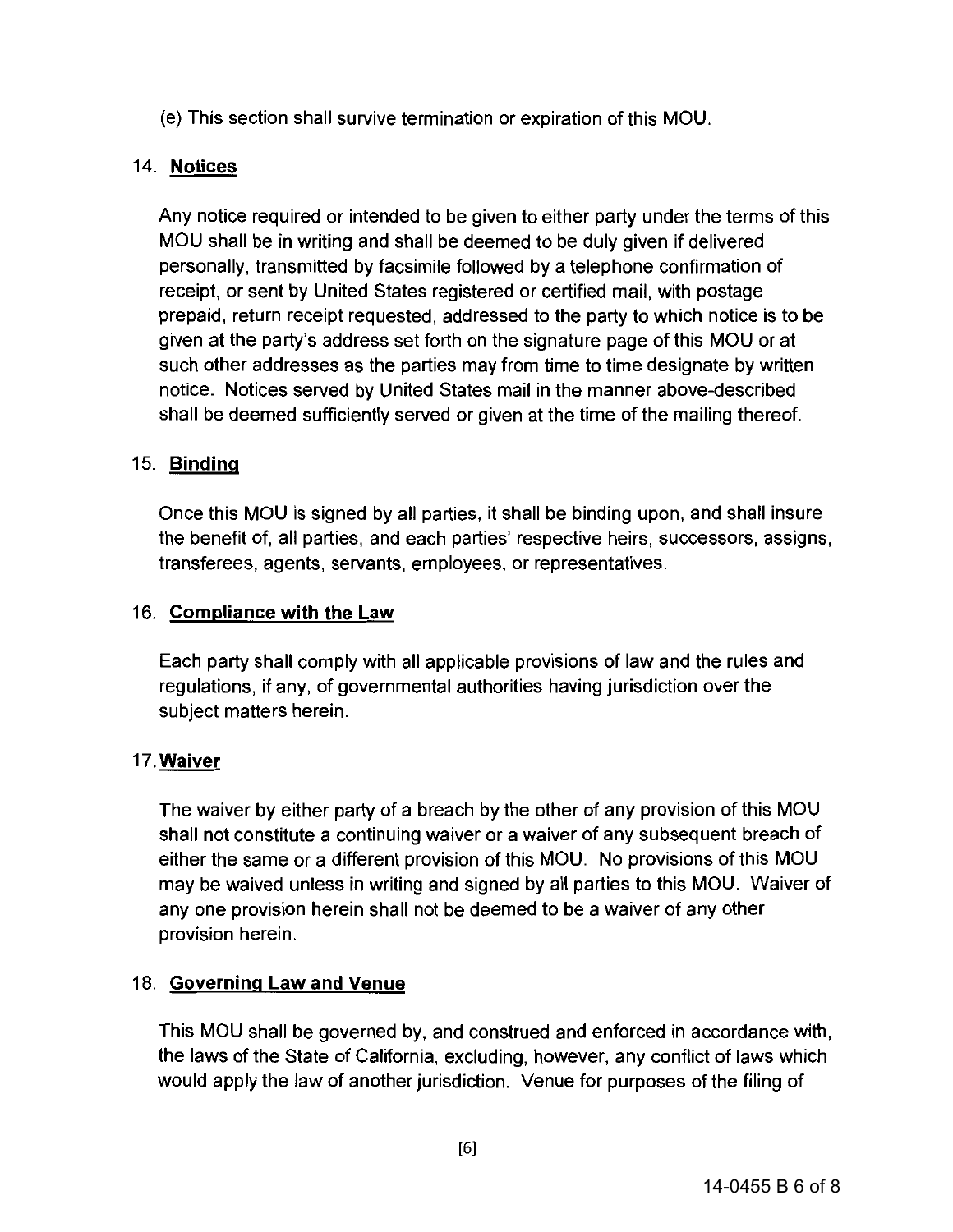any action regarding the enforcement or interpretation of this MOU and any rights and duties hereunder shall be El Dorado County, California.

#### 19. **Headings**

The section "headings" in this MOU are for convenience and reference only and shall not be construed or held in any way to explain, modify or add to the interpretation or meaning of the provisions of this MOU.

#### 20. **Severability**

The provisions of this MOU are severable. The invalidity or unenforceability of any one provision of this MOU shall not affect the other provisions.

#### 21. **Interpretation**

The parties acknowledge that this MOU in its final form is the result of the combined efforts of the parties and that, should any provision of this MOU be found to be ambiguous in any way, such ambiguity shall not be resolved by construing this MOU in favor of or against either party, but rather by construing the terms in accordance with their generally accepted meaning.

#### 22. **Cumulative Remedies**

No remedy or election hereunder shall be deemed exclusive but shall, wherever possible, be cumulative with all other remedies at law or in equity.

#### 23. **Extent of MOU and Certification of Authority**

Each party acknowledges that they have read and fully understand the contents of this MOU and is fully authorized to execute it. This MOU represents the entire and integrated agreement between the parties with respect to the subject matter hereof and supersedes all prior negotiations, representations or agreements, either written or oral. This MOU may be modified only by written instrument duly authorized and executed by both COUNTY and DOJ.